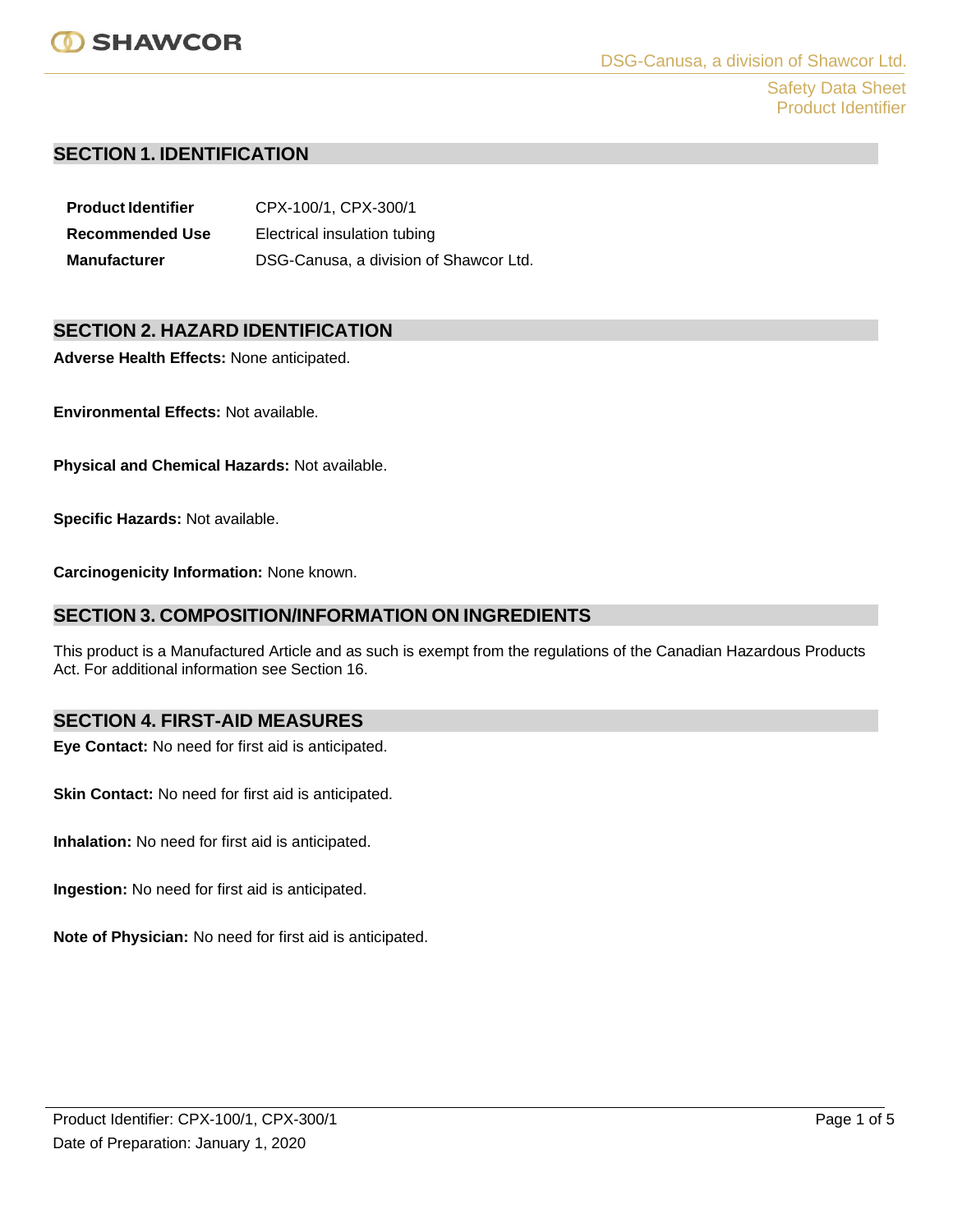## **SECTION 5. FIRE-FIGHTING MEASURES**

**Suitable Extinguishing Media:** Water spray, dry chemical, foam, carbon dioxide.

**Fire-Fighting Hazards:** Irritating vapours may be released during decomposition.

**Fire-Fighting Personal Protective Equipment:** Use a self-contained breathing apparatus and full protective clothing.

**Fire-Fighting Procedures:** Fight fire from a protected location; avoid high pressure, direct water stream that may spread molten or burning resins.

**Thermal Decomposition By-Products:** Under recommended usage conditions, hazardous decomposition products are not expected.

## **SECTION 6. ACCIDENTAL RELEASE MEASURES**

**Personal Precautions:** Wear appropriate personal protective equipment.

**Environmental Precautions:** Dispose of according to applicable legislation.

**Methods and Materials for Containment and Cleaning Up:** Sweep or shovel into a container for reuse or disposal.

## **SECTION 7. HANDLING AND STORAGE**

**Handling Requirements:** Wear appropriate personal protective equipment.

**Storage Requirements:** Cool, dry environment.

**Incompatible Materials:** None known.

**Ventilation:** Adequate general ventilation recommended, local ventilation if in a confined or restricted area.

## **SECTION 8. EXPOSURE CONTROLS/PERSONAL PROTECTION**

**Engineering Controls:** Adequate general ventilation recommended, local ventilation if in a confined or restricted area.

**Personal Protective Equipment (PPE):** Heat resistant gloves when handling hot material. Wear a NIOSH approved respirator during application and handling where vapour/mist is encountered in the breathing zone; after application and drying wear a dust respirator for any sanding or grinding type activities. Safety glasses. Protective footwear. Long sleeves and pants.

**Ingredient Exposure Data:** This product is a manufactured article and as such is exempt from the regulations of the Canadian Hazardous Products Act. For additional information see Section 16.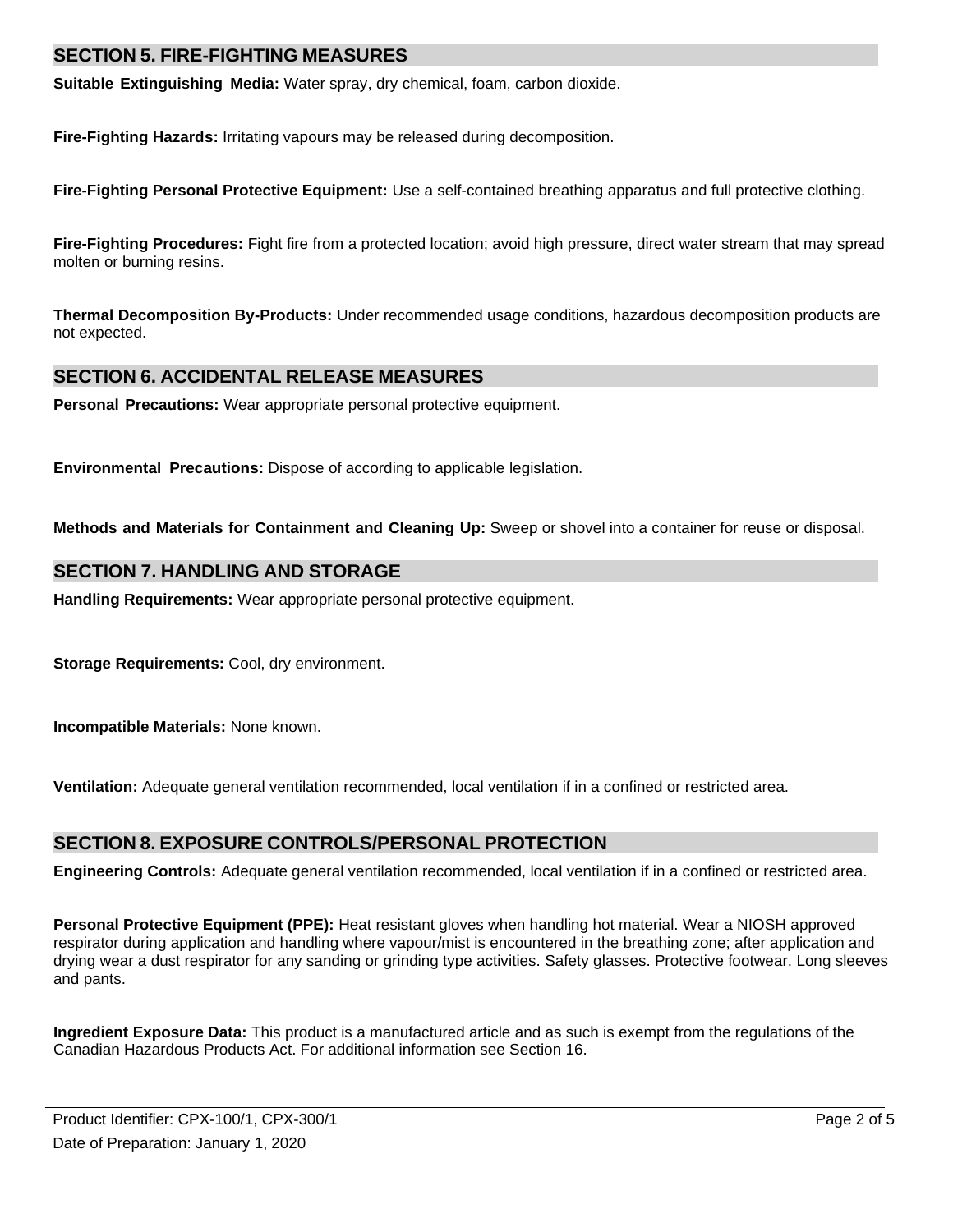# **SECTION 9. PHYSICAL AND CHEMICAL PROPERTIES**

#### **Physical Data:**

Physical State: Solid Form: Tube Colour: Various Odour: No odour Odour Threshold (PPM): Not available Boiling Point: Not available Freezing Point: Not available Melting Point: Not available Evaporation Rate: Not available Vapour Pressure (MMHG): Not available Vapour Density (Air = 1): Not available PH: Not available Specific Gravity (Water = 1): Not available Coefficient of Water/Oil Distribution: Not available Solubility in Water: Not available

# **SECTION 10. STABILITY AND REACTIVITY**

**Conditions to Avoid:** Excessive temperatures.

**Materials to Avoid:** None known.

| <b>Stability and Reactivity Data:</b> |                           |             |                 |  |
|---------------------------------------|---------------------------|-------------|-----------------|--|
|                                       | Stability:                | Unstable:   | Stable:         |  |
|                                       | Hazardous Polymerization: | Will Occur: | Will Not Occur: |  |
|                                       |                           |             |                 |  |

**Flammability Data:** Not available.

**Explosion Data:** Not available.

### **SECTION 11. TOXICOLOGICAL INFORMATION**

**Effects from Eye Contact:** None anticipated.

**Effects from Skin Contact:** None anticipated.

**Effects from Inhalation:** None anticipated.

**Effects from Ingestion:** None anticipated.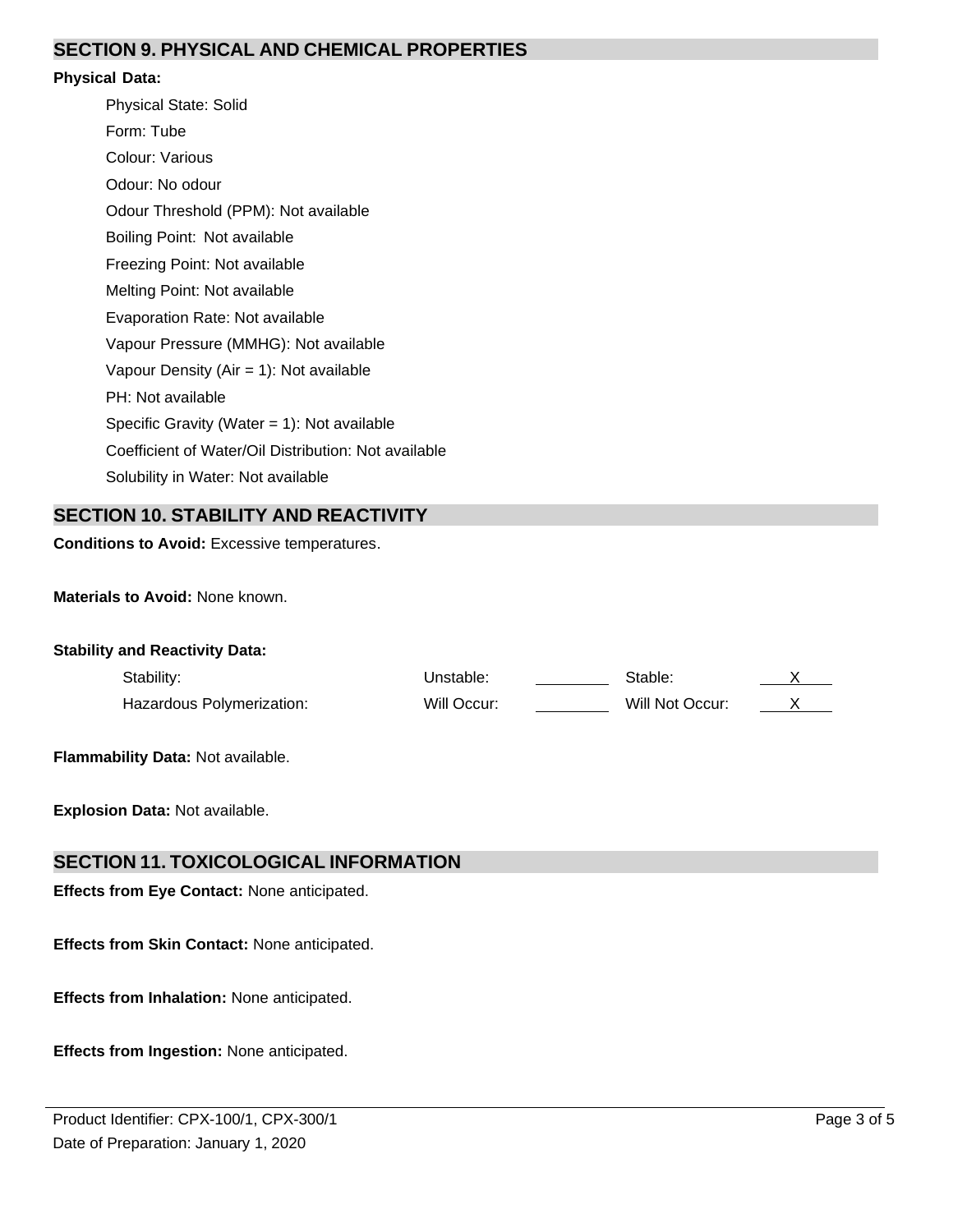### **Toxicological Data:**

Effects of Acute Exposure: See above. Effects of Chronic Exposure: None anticipated. Irritancy of Material: None anticipated. Sensitizing Capability: None anticipated. Carcinogenicity of Material: None known. Reproductive Toxicity: None known. Teratogenicity: None known. Mutagenicity: None known. Synergistic Materials: None known.

# **SECTION 12. ECOLOGICAL INFORMATION**

**Ecotoxicity Data:** Not available.

**Other Effects and Information:** Not available.

# **SECTION 13. DISPOSAL CONSIDERATIONS**

**Product as Sold:** Dispose of in compliance with all federal, state, provincial, municipal and local legislation.

**Product Packaging:** Dispose of in compliance with all federal, state, provincial, municipal and local legislation.

**Special Instructions:** Not available.

## **SECTION 14. TRANSPORT INFORMATION**

#### **Shipping Information:**

Shipping Name: Not regulated. PIN/UN Number: Not regulated. Packing Group: Not regulated. TDG Regulated: Not regulated. DOT Regulated: Not regulated. IATA Regulated: Not regulated. IMDG Regulated: Not regulated.

### **Special Shipping Instructions:** Not available